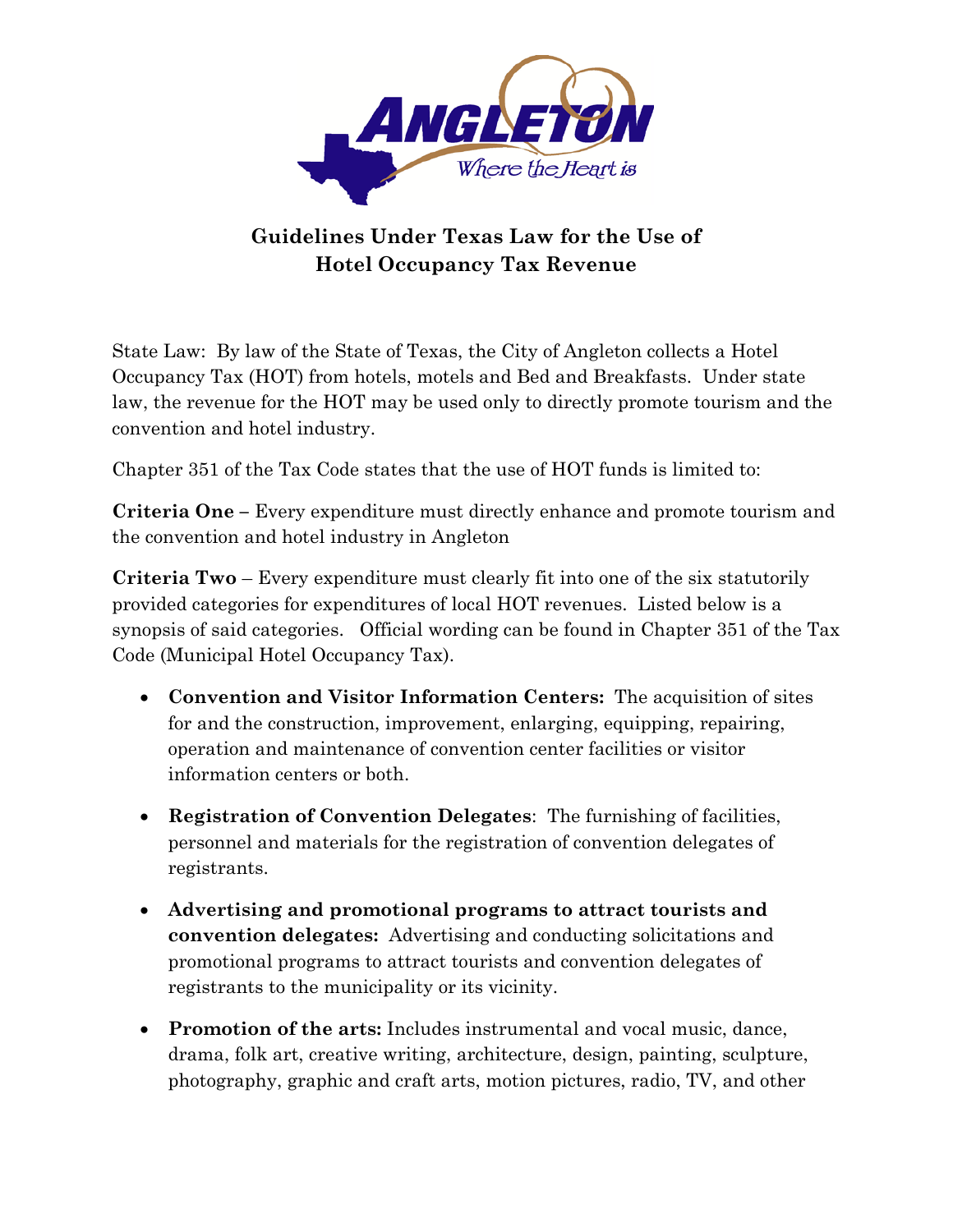arts related to the presentation, performance, execution and exhibition of these art forms.

- **Historical restoration and preservation projects or activities:** Historical restoration and preservation projects or activities of advertising and conducting solicitation and promotional programs to encourage tourists to visit preserved historic sites or museums.
- **Sporting event expenses which substantially increase economic activity at hotels:** Includes promotion expenses directly related to a sporting event in which the majority of participants are tourists.
- **Funding the enhancement or upgrading of existing sports facilities or sports fields:** State law requires that the sports facilities and fields must have been used a combined total of more than 10 times for district, state, regional, or national sports tournaments in the preceding calendar year to qualify for hotel tax funding under this category.
- **Funding transportation systems for tourism**: Often with conventions and large meetings, there is a need to transport the attendees to different tourism venues. In 2007, the legislature authorized the use of city hotel tax for any sized city to cover the costs for transporting tourists from hotels to and near the city to any of the following destinations:
- The commercial center of the city
- $\blacksquare$  A convention center in the city
- Other hotels in or near the city
- Tourist attractions in or near the city
- **Signage directing tourists to sights and attractions that are visited frequently by hotel guests in the municipality:**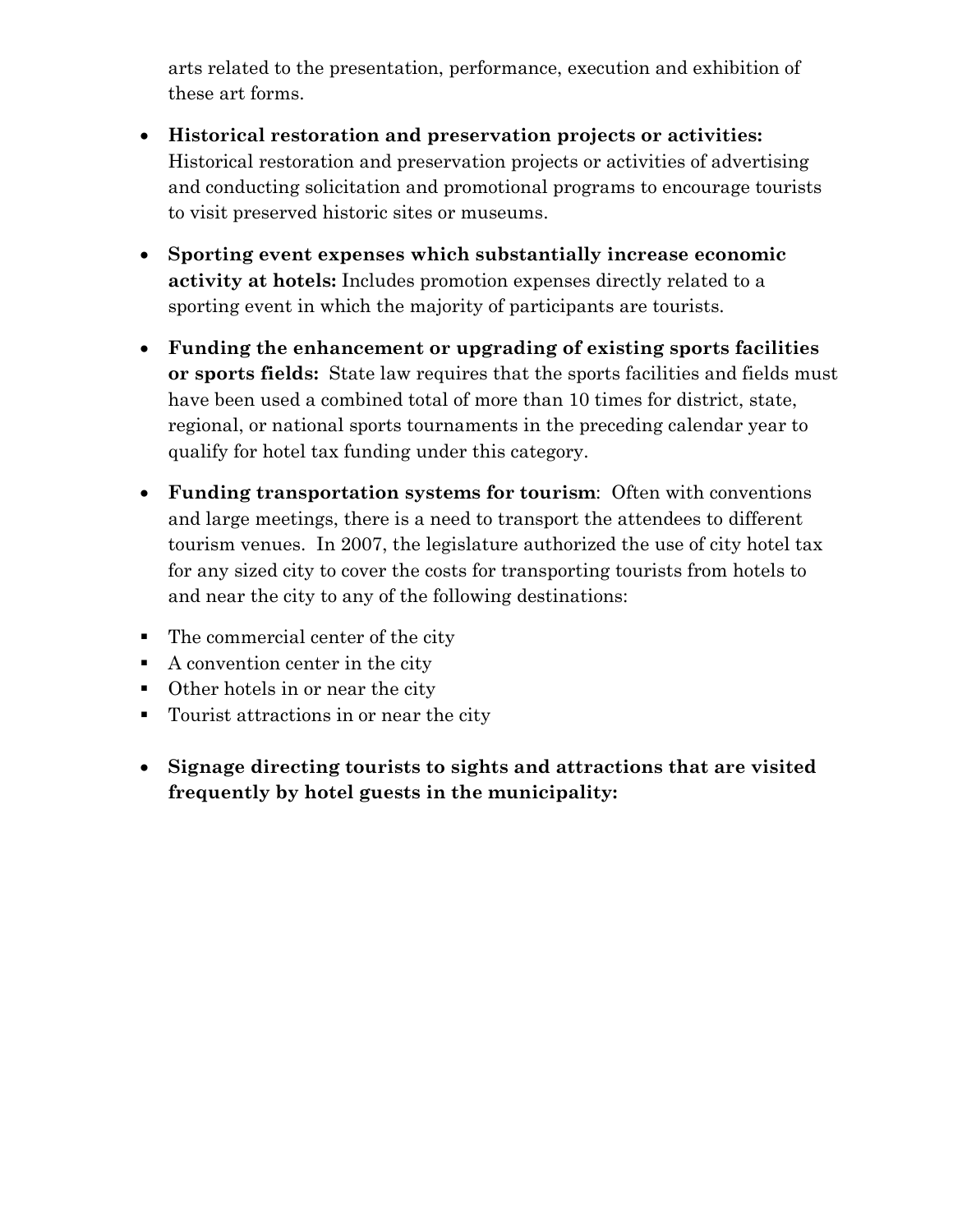- An event is defined as an occurrence that will promote tourism and will meet the (2) two part test for funding under the Section 351 of the Tax Code.
- All applicants must submit complete audited financial statements including profit/loss statement, income statement and balance sheet from the most current year preceding request
- The maximum amount of funding per event or facilities application is \$10,000.
- All money will be awarded on a first come, first served basis
- All advertising must have the city logo displayed alongside requesting organization's logo and must utilize legitimate media sources that target audiences at least 75 miles outside of Angleton
- All ad copy must be approved by the city prior to placement
- Copies of all advertisements must be turned into the city quarterly
- Visitors Information Centers must be open at least 40 hours each week, with at least 4 of those hours on either Saturday or Sunday to qualify for funding
- All Visitor Information Centers must have a visible sign with the city logo on it naming the City of Angleton as a partner
- Funding may be requested and up to 50% of requested amount may be granted prior to an event with proof that such payment is required – ie deposits, down payments, etc.
- A proposed budget including projected revenue and expenses, along with projected revenue and expenses from any previous years events, must be submitted with application
- For a paid event, applicant must show entry fee schedule and what is included in those fees
- Copies of all receipts and checks must be submitted with final report of event
- Liability on cancellations rests solely with requesting organization
- Applicants must apply for funds at least 30 days before a scheduled event
- All expenditures must meet HOT guidelines
- Budget will be determined on an annual basis